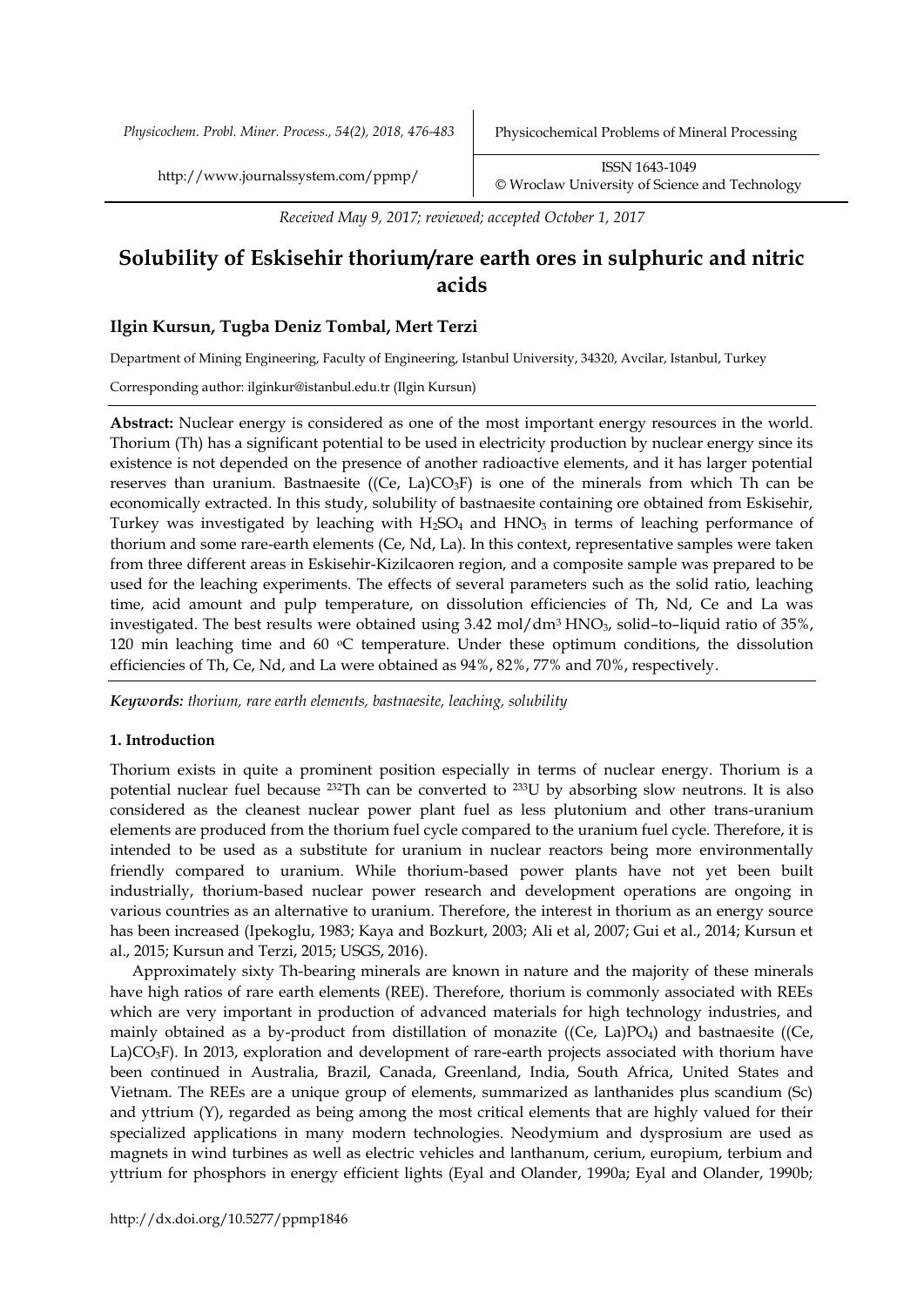Eyal and Olander, 1990c; Ishikawa et al., 2002; Ali et al, 2007; Hingant et al., 2009; Gaiotte et al., 2011; Gok and Aytas, 2013; Lu et al., 2016; USGS, 2016).

There are several hydrometallurgical methods for extracting thorium and REEs from bastnaesite, which is the most industrially important rare earth mineral with the content of rare earth oxides (REOs) and Th equal to 67-73% and 0.2-0.3%, respectively. Presently, bastnaesite concentrates are obtained from gravity and flotation processes commonly treated by calcination-acid dissolution or directly by acid dissolution or alkaline roasting, including  $H_2SO_4$  acid-roasting and water leaching, HCl acid leaching, HNO<sub>3</sub> acid leaching, Na<sub>2</sub>CO<sub>3</sub> roasting and chlorination. The rare-earth extraction process uses either one or more reagents to decompose the minerals, and to leach the REEs into the solution. The commonly used acids include sulfuric acid (H2SO4), hydrochloric acid (HCl) and nitric acid (HNO<sub>3</sub>). Bastnaesite can be decomposed into REOs and rare earth fluoride oxide at 400–560 °C, which can be dissolved by sulphuric, nitric and hydrochloric acids at room temperature. On the other hand, Th is soluble in HCl and  $H_2SO_4$  but insoluble in water. Thorium compounds with fluoride, iodide, phosphate etc. ions are also slightly soluble in acids (Ipekoglu, 1983; Zhang and Saito, 1998; Ozbayoglu and Atalay, 2000; Kaya and Bozkurt, 2003; Yorukoglu et al., 2003; Zhang et al., 2004; Castor and Hedrick, 2006; Bian et al., 2011; Wang et al., 2013; Gui et al., 2014; Huang et al., 2014; ATSDR, 2016; Huang et al., 2016; Machacek and Kalvig, 2016; Ogata et al., 2016; Stone et al., 2016; USGS, 2016; Zhang et al., 2016).

In this study, solubility of bastnaesite containing ore obtained from Eskisehir, Turkey by leaching with  $H_2SO_4$  and  $HNO_3$  was investigated in terms of leaching performance of thorium and some REEs (Ce, Nd, and La).

#### **2. Materials and methods**

#### **2.1 Materials**

The samples subjected to the experimental studies were representatively taken from three different areas in Eskisehir-Kizilcaoren region. The results of preliminary characterization studies showed that the samples had similar features in terms of their mineralogical and chemical compositions. Therefore, some composite samples were prepared by mixing equal weight ratios of the samples to be used in the experiments. Subsequently, the characterization experiments were performed in order to determine the physical, chemical and mineralogical properties of the sample.

The results of chemical analysis obtained by inductively coupled plasma mass spectrometry (ICP-MS) indicated that La, Ce, Nd, Y, Th, and U contents of the sample were found to be 2.79%, 2.27%, 0.29%, 450 ppm, 0.69%, and 200.3 ppm, respectively. It was determined that the samples contained 0.14% of total moisture, and it can be removed after 90 min of drying in the oven at 105 °C. The samples were subjected to a size analysis after they were crushed in two stages by jaw and roll crushers in order to provide a suitable feed size for leaching. As a result of the sieve analysis, *d<sup>50</sup>* and *d<sup>80</sup>* of the sample were determined as 0.45 mm and 1.58 mm, respectively. Figure 1 shows the Th and REOs contents of the sample as a function of particle size.



Fig. 1. Th and REOs content of sample according to sieve fractions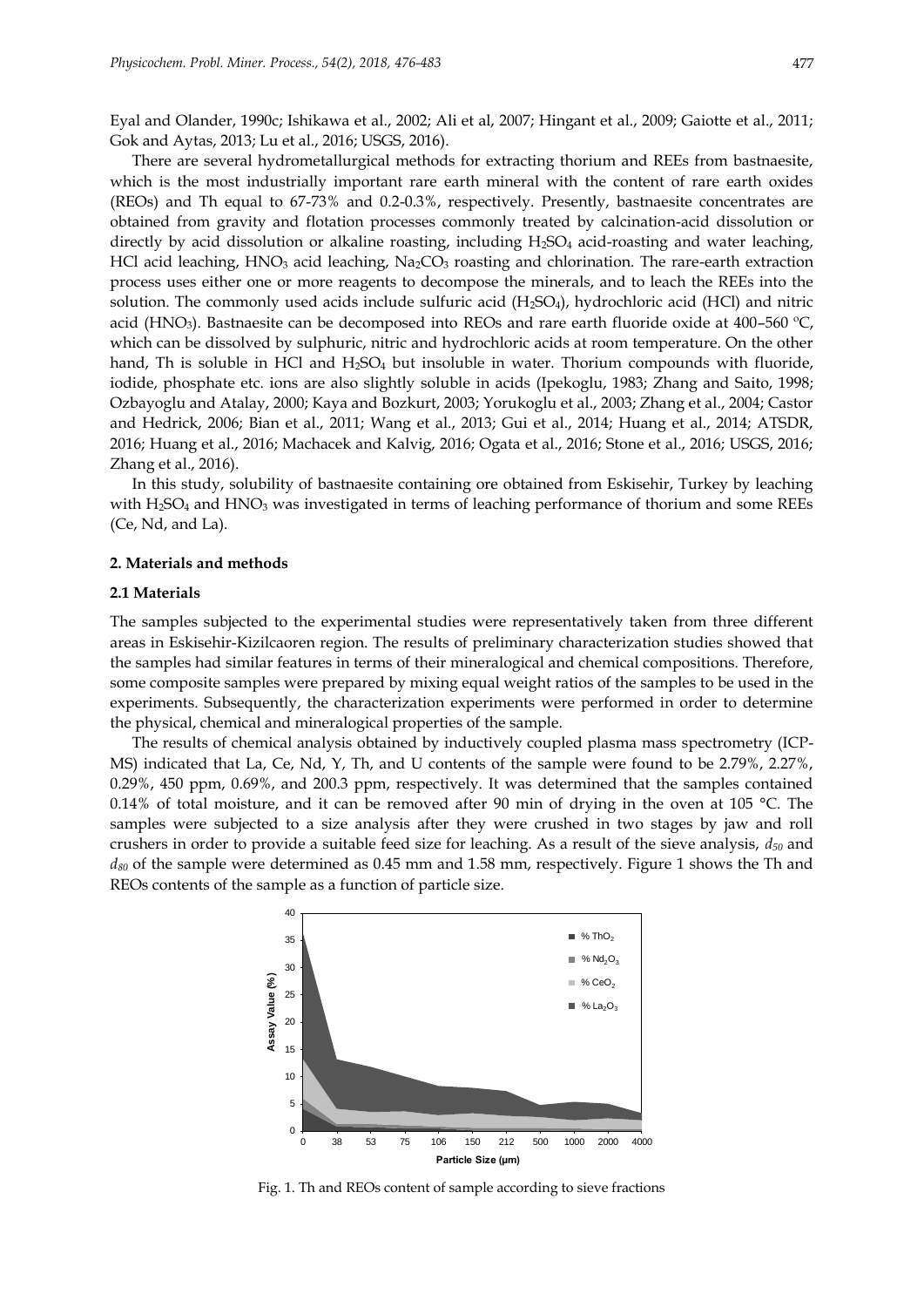As seen in Fig. 1, Th and REE oxide contents in the sample were tended to increase inversely proportional to the particle size. The highest distribution was obtained in the -38  $\mu$ m size fraction, and the assay values of La<sub>2</sub>O<sub>3</sub>, CeO<sub>2</sub>, Nd<sub>2</sub>O<sub>3</sub>, and ThO<sub>2</sub> in this fraction were found as 23.11%, 7.17%, 1.90%, and 4.09%, respectively. The obtained results suggested that the liberation degree of bastnaesite, which was the dominant Th and REOs source in the sample, increased in finer particle sizes, thus, Th and REO contents tended to be concentrated in the finer fractions. The specific gravity of the sample was found as  $3.29$  g/cm<sup>3</sup>.

The pH change of the sample in the purified water depending on the time was analyzed in order to identify the electrokinetic properties of the sample. The pH profiles of the sample are shown in Fig. 2.



Fig. 2. pH profile of the sample

As seen from Fig. 2, the pH value of the sample at pH 3, 8, 10 and 11 started reaching a buffer pH value in the alkaline regions after a certain time. No change depending on the time was observed at pH 2 which was the highest acidic pH value analyzed in the experiments. The reason of this can be explained by the limited amount of the anions formed by dissolving from the sample in a high acidic medium.

In order to determine the mineralogical composition of the sample, the X-ray diffraction analysis (XRD) was performed (Fig. 3). The results of XRD analysis showed that the sample contained high rates of fluorite-CaF<sub>2</sub> and plumbian-barite (Ba, Pb)SO<sub>4</sub>. Bastnaesite and some other minerals, which exist within the mineralogical composition in the sample, could not be seen by XRD due to the detection limits of the method.



Fig. 3. XRD diffraction pattern of the sample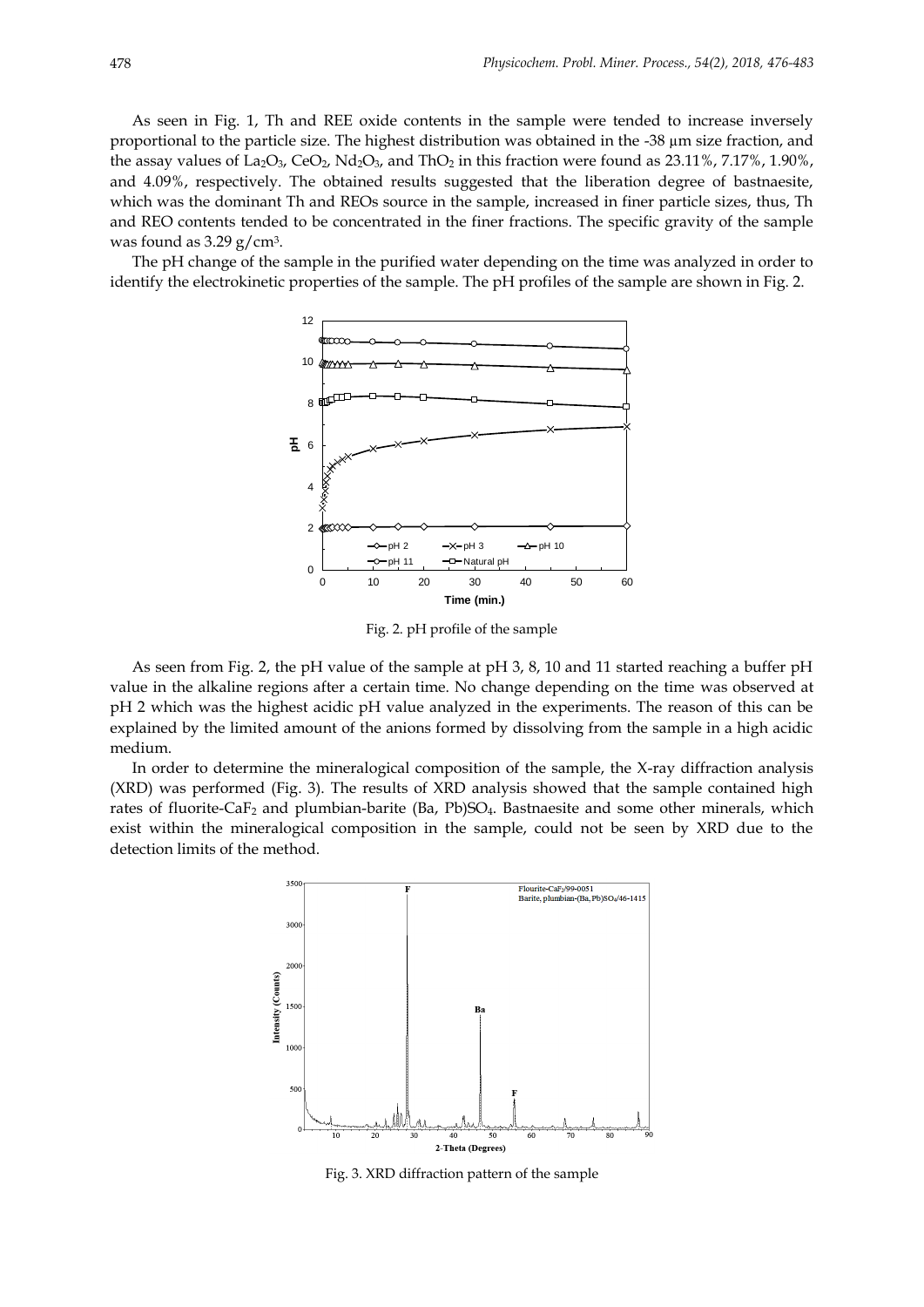#### **2.2 Methods**

The leaching experiments were carried out in Erlenmeyer flasks using a shaking water bath (Witeg, Germany), and the shaking speed, pH, and pulp temperature were controlled periodically during the experiments. The values of pH and pulp temperature were controlled periodically during the experiments. In the leaching processes,  $H_2SO_4$  at 96-98% purity (Tekkim, Turkey) and HNO<sub>3</sub> at 55-57% purity (Tekkim, Turkey) were used. The particle size of the feed samples was 106 µm, which were obtained from the closed circuit grinding in a steel ball mill. After the leaching process, solid-liquid separation was carried out using filter papers with pores size of 4 µm. The obtained filter cake was washed in 2 steps with  $1\%$  (w/w) acid solution, then Th and REE contents were analyzed by the ICP-MS method. The dissolution efficiency (D.E.) was calculated according to formula:

$$
D.E. \% = \frac{Th,REE \text{ in the feed-Th,REE in the f. cake}}{Th,REE \text{ in the feed}} \cdot 100. \tag{1}
$$

The effects of several parameters such as the solid-to-liquid ratio, leaching time, acid amount and pulp temperature on dissolution efficiencies of Th, Nd, Ce, and La were investigated under different conditions of 15-50% solid ratio, 30-320 min leaching time, 0.137-4.38 (H2SO4), 0.214-6.85 (HNO3) mol/dm<sup>3</sup> concentration, and 25-90°C leaching temperature.

### **3. Results and discussion**

#### **3.1 Effect of solid-to-liquid ratio**

The dissolution efficiency of Th, Ce, Nd, and La as a function of solid-to-liquid ratio for  $H_2SO_4$  and HNO<sup>3</sup> leaching are shown in Fig. 4. The dissolution efficiencies of all investigated elements increased up to 35% solid ratio in a similar manner with both  $H_2SO_4$  and  $HNO_3$ . After this point, the solubility of Th, Ce and La significantly decreased especially for  $H_2SO_4$  leaching. On the other hand, the dissolution efficiencies followed a relatively stable trend after this point for  $HNO<sub>3</sub>$  leaching. This was probably due to the relative decrease in the amount of solvent per unit of solids due to the increase in the solid ratio and the lack of sufficient solvent amount to dissolve the target contents in the aqueous media in the high solids ratio.

It was also observed that the diffusion and mixing problems began to arise as the viscosity of the pulp increased. The obtained results showed that the solid ratio had no positive effect on the dissolution efficiency after a certain level. According to the results, 35% of solid ratio was found to be optimum for the dissolution efficiency of Th, Ce, Nd, and La.



Fig. 4. Dissolution efficiency of Th, Ce, Nd, and La as a function of solid ratio in (a) H<sub>2</sub>SO<sub>4</sub> (25  $\circ$ C pulp temperature, 2.19 mol/dm<sup>3</sup> acid dosage, 240 min leaching time) and (b) HNO<sub>3</sub> (25 °C pulp temperature, 2.57 mol/dm<sup>3</sup> acid dosage, 240 min leaching time)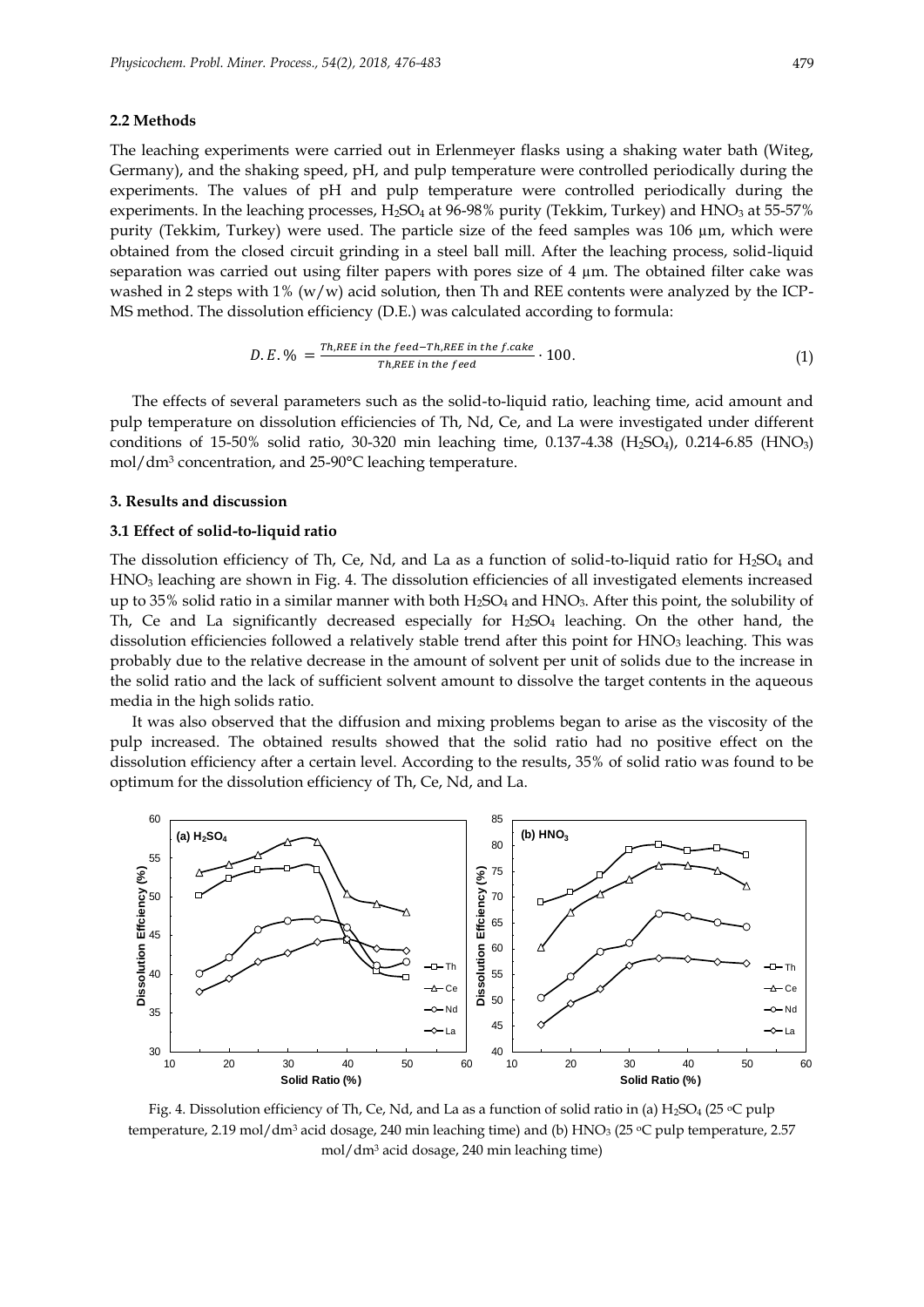#### **3.2 Effect of leaching time**

The dissolution efficiency of Th, Ce, Nd, and La as a function of leaching time in  $H_2SO_4$  and  $HNO_3$  is given in Fig. 5. According to the results, it was observed that the leaching time showed a considerable effect on the dissolution efficiency for all elements for both  $H_2SO_4$  and  $HNO_3$  leaching. In  $H_2SO_4$  the dissolution efficiency of 20% at 30 min increased to about 47% for Th and 35% for Ce after 150 min.

A non-linear increase in the dissolution efficiencies was obtained up to 220 min of leaching time, and then no significant increase was observed in  $H_2SO_4$  leaching. On the other hand, the dissolution efficiencies showed an almost linear increase up to 120 min of leaching time, and then they reached a plateau after this point in HNO<sup>3</sup> leaching. The lack of further increase after the certain point was due to completion of dissolution reactions in terms of H<sub>2</sub>SO<sub>4</sub> and HNO<sub>3</sub> soluble Th and REE contents. The optimum leaching time in  $H_2SO_4$  and  $HNO_3$  was 220 min and 120 min, respectively.



Fig. 5. Dissolution efficiency of Th, Ce, Nd, and La as a function of leaching time in (a)  $H_2SO_4$  (35% solid ratio, 25 °C pulp temperature, 2.19 mol/dm<sup>3</sup> acid dosage) and (b) HNO<sub>3</sub> (35% solid ratio, 25 °C pulp temperature, 2.57 mol/dm<sup>3</sup> acid dosage)

# **3.3 Effect of acid dosage**

The dissolution efficiency of Th, Ce, Nd, and La as a function of acid amount in  $H_2SO_4$  and  $HNO_3$  is given in Fig. 6. When the effect of acid dosage in  $H_2SO_4$  was examined, it was observed that the dissolution efficiency of Th was more affected by the acid dosage compared to  $HNO<sub>3</sub>$  leaching. The dissolution efficiencies of Th and REEs increased up to the acid dosage of 2.19 mol/dm<sup>3</sup> , and after this point, no significant change was observed. On the other hand, a rapid increase in the REE dissolution efficiencies up to acid dosage of 1.71 mol/dm<sup>3</sup> was observed in  $HNO<sub>3</sub>$ . Subsequently, even the slope of the dissolution curves reduced, the increase continued up to a plateau point at 3.42 mol/dm<sup>3</sup> . According to these results, it can be concluded that the investigated range of acid amounts was sufficient to dissolve Th and REE, and any further increase in the acid amount would not have significant positive effect. Therefore, the optimum amount of  $H_2SO_4$  and  $HNO_3$  were found to be 2.19 mol/dm<sup>3</sup> and 3.42 mol/dm<sup>3</sup> , respectively.

## **3.4 Effect of pulp temperature**

The dissolution efficiency of Th, Ce, Nd, and La as a function of pulp temperature in  $H_2SO_4$  and  $HNO_3$ is shown in Fig. 7. As clearly seen from Fig. 7, the temperature showed no significant effect on the dissolution efficiencies of REEs for leaching with both acids. However, considering its positive effect on the dissolution efficiency of Th, the optimum pulp temperature was determined as 70 °C in  $H_2SO_4$ , at which Th, Ce, Nd and La dissolved with rates of 66.67, 51.04, 43.22 and 40.29%, respectively. Similarly, the increase at the rate of 8% was observed in the dissolution efficiency of Th in H2SO4. Furthermore, the optimum pulp temperature was determined as 60 °C due to the legible differences between the dissolution efficiencies obtained at 60 and 70 °C in HNO<sub>3</sub> leaching experiments.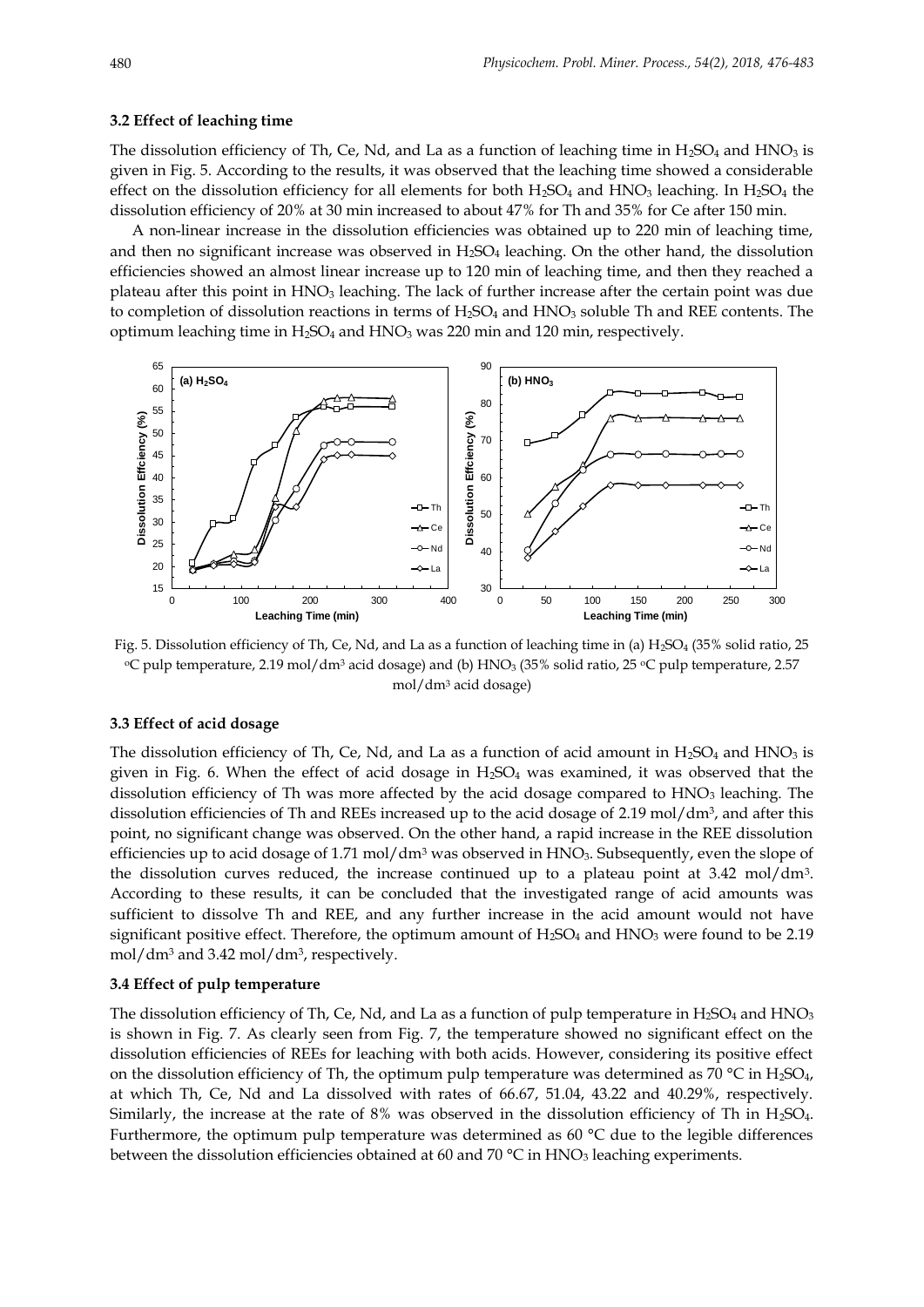

Fig. 6. Dissolution efficiency of Th, Ce, Nd and La as a function of acid dosage in (a) H<sub>2</sub>SO<sub>4</sub> (35% solid ratio, 25 °C pulp temperature, 220 min leaching time) and (b) HNO<sub>3</sub> (35% solid ratio, 25°C pulp temperature, 120 min leaching time)



Fig. 7. Dissolution efficiency of Th, Ce, Nd, and La as a function of pulp temperature in (a) H<sub>2</sub>SO<sub>4</sub> (35% solid ratio, 2.19 mol/dm<sup>3</sup> acid dosage, 220 min leaching time) and (b) HNO<sup>3</sup> (35% solid ratio, 3.42 mol/dm<sup>3</sup> acid dosage, 120 min leachig time)

## **4. Discussion and conclusions**

In this study, the solubility of a bastnaesite containing ore by leaching with  $H_2SO_4$  and  $HNO_3$  were compared in terms of dissolution efficiencies of Th, Ce, Nd, and La. According to the results, the highest Th dissolution efficiency was obtained as  $90.88\%$  and  $66.67\%$  in HNO<sub>3</sub> and H<sub>2</sub>SO<sub>4</sub>, respectively. The highest dissolution efficiencies for Ce, Nd, and La were obtained as 51.04%, 43.22%, and 40.29% for H<sub>2</sub>SO<sub>4</sub> leaching, and 77.45%, 67.15%, and 60.22% for HNO<sub>3</sub> acid leaching, respectively. The dissolution efficiencies of the elements by using both acids were obtained from the highest to the lowest as Th, Ce, Nd, and La, respectively. The difference between dissolution efficiencies of Th, Ce, Nd and La can be attributed to the fact that part of these elements might be contained in different species of bastneasite group and other trace REE minerals in the sample, which all differs in their acid solubility properties, as well as to the fact that REE fluorides have different solubility constants as it was presented by Migdisov et al. (2009).

The results obtained in this study are consistent with the results of studies on the dissolution REEs from bastnaesite containing ores for  $H_2SO_4$  and  $HNO_3$  leaching in literature. Feng et al. (2013) performed series of experiments with H2SO4, the highest REE dissolution efficiencies were obtained under the conditions of  $1.5 \text{ mol/dm}$ <sup>3</sup>. Additionally, most significant effect of temperature increase on the REE dissolution efficiencies were obtained between 30 and 40  $\degree$ C, while the increase between 60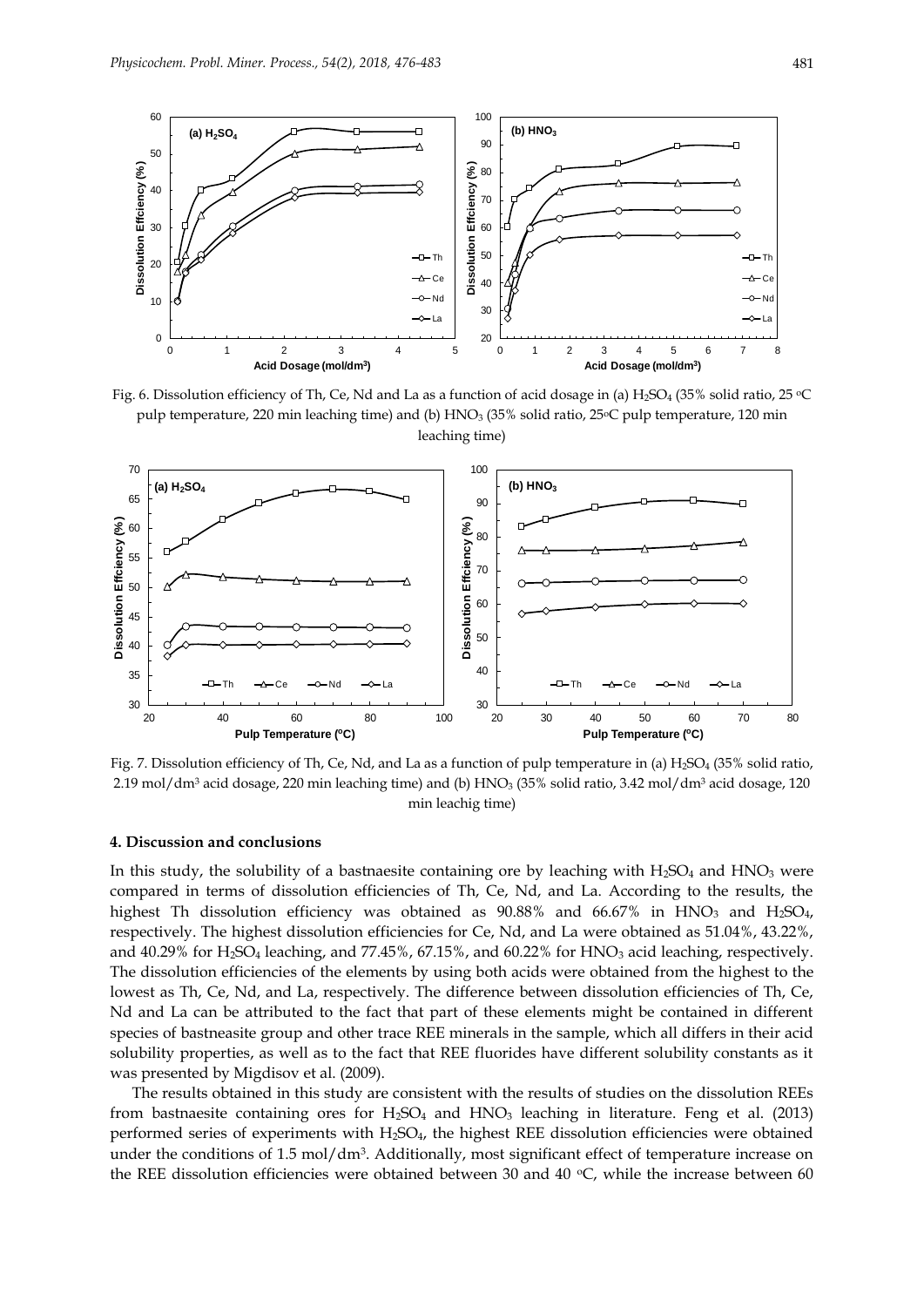and 70  $\degree$ C was negligible similar to this study. Studies conducted by Baroch (1958) on the enrichment of California bastnaesite for HNO<sub>3</sub> leaching showed that the maximum dissolution efficiencies of REEs reached after 2 h of leaching. It was also observed that the increase in the leaching time after this point showed no significant effect on the REEs dissolution efficiencies of REEs. However, the dissolution efficiencies obtained with  $H_2SO_4$  were found to be higher than  $HNO_3$  in several studies on the dissolution of different ores for  $H_2SO_4$  and  $HNO_3$  leaching (Meor, 2013). This can be attributed to the fact that the dissolution efficiency depends on the type of REE-containing phases ( $ReF_3/ReCO_3$ ) as well as gangue minerals present (SiO<sub>2</sub>, CaCO<sub>3</sub>, etc.) in the ore that often affect the leaching process.

It can be concluded that the best result was obtained with  $HNO<sub>3</sub>$  leaching under 35% solid ratio, 3.42 mol/dm<sup>3</sup> HNO<sub>3</sub>, 120 min leaching time, and 60  $\degree$ C pulp temperature when the dissolution rates of Th and REEs taken into consideration together.  $HNO<sub>3</sub>$  was more efficient than  $H<sub>2</sub>SO<sub>4</sub>$  in terms of Th dissolution as the dissolution efficiency of Th reached 90% at the end of 2 h leaching time with use of 3.42 mol/dm<sup>3</sup> HNO3. Under these conditions, the dissolution efficiencies of Th, Ce, Nd, and La were obtained as 90.88%, 77.45%, 67.15%, and 60.22%, respectively. The relatively low leaching efficiencies of REEs can be attributed to poor dissolution capacity of bastnaesite, which has a hexagonal form in acid solutions. It was also observed that the dissolution efficiencies were improved by increasing of dissolution time, while this level of dissolution rates could not be attained with  $H_2SO_4$  altogether.

In addition to the higher obtained dissolution efficiencies, there are several advantages of HNO<sub>3</sub> over H2SO<sup>4</sup> for leaching of Eskisehir thorium/rare earth ores were observed. As a strong acid with a high diffusion constant, HNO<sub>3</sub> does not provide compounds precipitating with cations, thus it dissolves thorium more efficiently than H2SO4, and the acid consumption for the same efficiency was lower than H<sub>2</sub>SO<sub>4</sub>. Additionally, the use of  $HNO<sub>3</sub>$  was positively influenced the dissolution efficiency of Th as it provided no difficulty in mixing and filtration. The result of this study clearly indicated that the leaching method using common mineral acids such as  $H<sub>2</sub>SO<sub>4</sub>$  and  $HNO<sub>3</sub>$  was a simple and applicable process which provided relatively high dissolution rates in terms of extracting some REEs and especially Th from bastnaesite containing ores.

#### **References**

- ALI A.M.I., EL-NADI Y.A., DAOUD J.A., ALY H.F.H., 2007. *Recovery of thorium (IV) from leached monazite solutions using counter-current extraction*. Int. J. Miner. Process., 81, 217-223.
- ATSDR, 2016. *Agency for Toxic Substances & Disease Registry*. Chem. Phys. Inform., http://www.atsdr.cdc.gov/toxprofiles/tp147-c3.pdf (Last Accessed: 17.04.2017).
- BAROCH C.J., 1958. *Processing of California bastnaesite ore*. Iowa State Collage, PhD. Dissertation, Iowa, USA.
- BIAN X., YIN S., LUO Y., WU W., 2011. *Leaching kinetics of bastnaesite concentrate in HCl solution*. Trans. Nonferrous Met. Soc. China, 21, 2306-2310.
- CASTOR S.B., HEDRICK J.B., 2006. *Rare Earth Elements*. Industrial Minerals volume, 7th edition, Society for Mining, Metallurgy and Exploration, Littleton, Colorado, 769-792.
- EYAL Y., OLANDER D.R., 1990. *Leaching of uranium and thorium from monazite: I. Initial leaching*. Geochim. Cosmochim. Acta, 54(7), 1867-1877.
- EYAL Y., OLANDER D.R., 1990. *Leaching of uranium and thorium from monazite: II. Elemental leaching*. Geochim. Cosmochim. Acta, 54(7), 1879-1887.
- EYAL Y., OLANDER D.R., 1990. *Leaching of uranium and thorium from monazite: III. Leaching of radiogenic daughters*. Geochim. Cosmochim. Acta, 54(7), 1889-1896.
- FENG X.L., LONG, Z.Q., CUI D.L., WANG L.S., HUANG X.W., ZHANG G.C., 2013. *Kinetics of rare earth leaching from roasted ore of bastnaesite with sulfuric acid*. Trans. Nonferrous Met. Soc. China, 23, 849-854.
- GAIOTTE J.V.M., VILLEGAS R.A.S., FUKUMA H.T., 2011. *Uranium and thorium recovery in thorianite orepreliminary results*. in: International Nuclear Atlantic Conference, Brazil.
- GOK C., AYTAS S., 2013. *Recovery of thorium by high-capacity biopolymeric sorbent*. Separ. Sci. Technol., 48, 2115- 2124.
- GUI W., ZHANG H., LIU Q., ZHU X., YANG Y., 2014. *Recovery of Th (IV) from acid leaching solutions of bastnaesite at low concentrations*. Hydrometall., 147-148, 157-163.